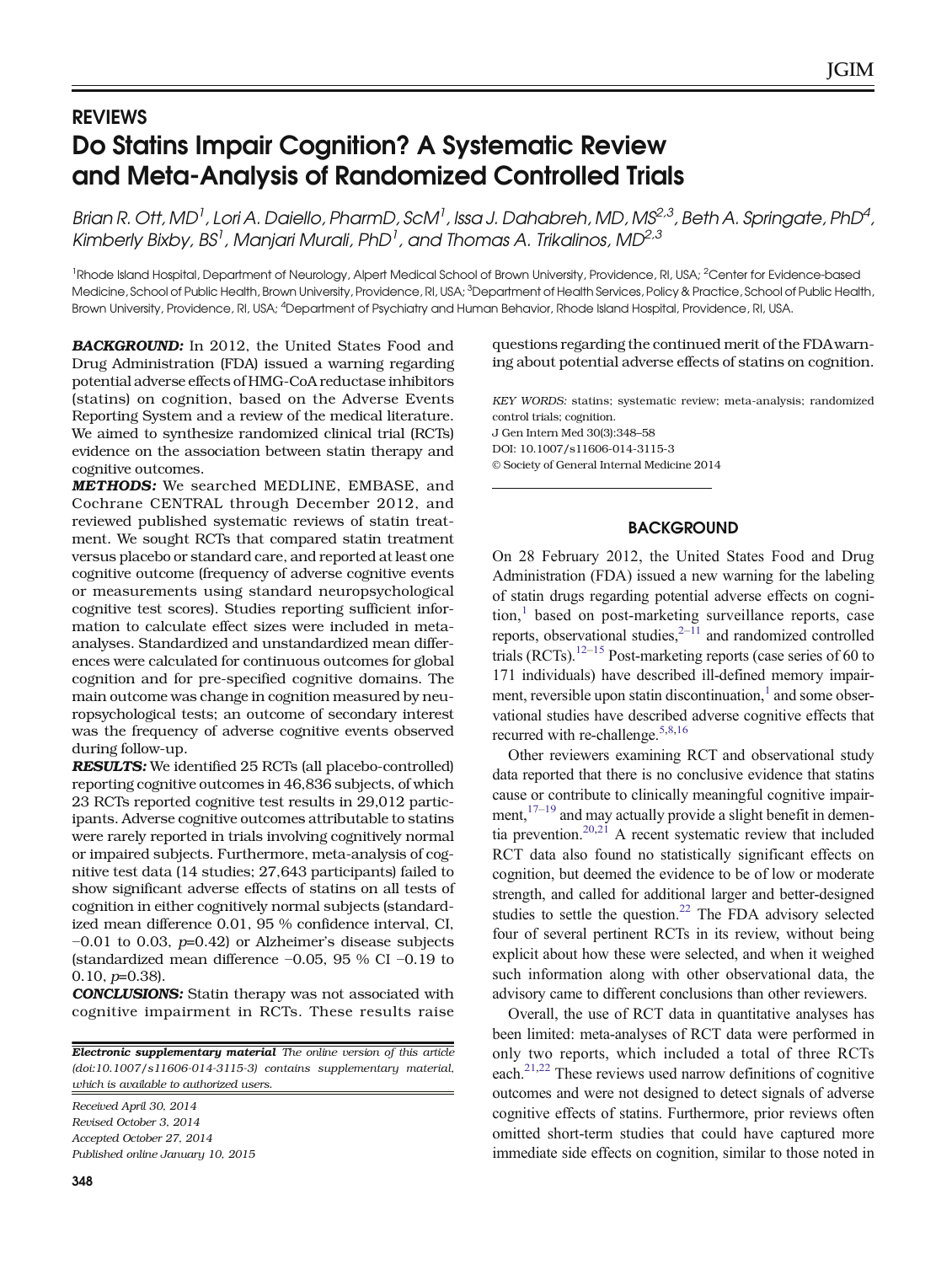case reports.[5,8](#page-8-0) To address these limitations, we performed a systematic review and meta-analysis of cognitive test results and adverse event reports from RCTs of statin treatment in cognitively healthy and cognitively impaired individuals in the short as well as the long term.

## **METHODS**

## Study Aims

We aimed to synthesize current evidence on causal associations between statin therapy and impaired cognition from RCTs. Secondary goals were to determine whether cognitively impaired individuals are particularly vulnerable to any adverse effects on cognition, and whether blood–brain barrier penetrability differentiated among statins as to which were more likely to be associated with adverse cognitive effects.

The search, study selection, and analytic methods of this review were pre-specified in the review protocol provided in Appendix 1, available online. We focused our systematic review on RCTs of statins, because it is more straightforward to make causal claims based on randomized designs.

## Data Sources and Searches

We used four complementary approaches to identify relevant studies (see Fig. [1\)](#page-2-0). First, we recorded all statin RCTs in the inclusion and exclusion lists of three Cochrane reviews. Two examined the effectiveness of statins for the prevention<sup>[23](#page-9-0)</sup> and treatment of dementia, $^{24}$  covering literature through 2007 and 2008, respectively, and one examined primary prevention of cardiovascular outcomes, $25$  covering literature through 2007. Second, we conducted electronic searches for RCTs of statins crossed with search terms for neurocognitive outcomes through 2008, designed to identify additional RCTs that the Cochrane reviews might have excluded at the abstract level. Third, we used a sensitive search strategy to identify RCTs of statins, irrespective of reported outcomes, between 2008 and December 2012. Finally, we reviewed the full text of all studies included in a recent large network meta-analysis of statins (and their adverse effects), $^{26}$  $^{26}$  $^{26}$  and perused the reference lists of RCTs identified through our other approaches.

Our electronic database searches covered MEDLINE, EMBASE, and the Cochrane Central registry of trials. The complete search strategies are provided in Appendix 2, available online. We included only articles published in English during full text review. To standardize our application of the screening criteria, all authors completed a pilot round of the same 300 abstracts using Abstrackr software.<sup>[27](#page-9-0)</sup> After consensus agreement was established, we continued with single screening of abstracts. All articles selected in the abstract screening phase were retrieved and examined in full text for eligibility.

## Study Selection

We sought to identify RCTs that compared statin therapy with or without other lipid-lowering agents versus no statins (standard therapy, no therapy, or placebo), and reported cognitive outcomes in individuals with a baseline diagnosis of normal cognition, or people with abnormal cognition (e.g., Alzheimer's disease, traumatic brain injury, neurofibromatosis). We considered only statins approved for use in the United Sates or Europe (Table [1](#page-2-0)). We included RCTs with a mean number of participants per arm greater than ten, irrespective of follow-up duration, because we were also interested in shortterm and transient effects. We considered the following outcomes: dichotomous classifications of cognitive impairment (e.g., dementia vs. no dementia); cognition measured by validated scales; and test performance in the cognitive domains of executive function, attention, processing speed, memory, working memory, or global metrics combining the above. We also recorded information on cognition-related adverse events, including memory loss, forgetfulness, amnesia, memory impairment, and confusion.

# Data Extraction

We abstracted the following information from all eligible studies: participant characteristics, study characteristics including objectives, year of publication, sample size, setting, country, funding mechanism, duration of follow-up, randomization method, reporting of dropouts, intervention and comparator details, and cognitive outcomes and harms. For categorical outcomes, we extracted the number experiencing the outcome in each arm. For continuous outcomes, we extracted test scores to calculate the mean differences at end of followup. We used differences in net changes (i.e., differences in the final minus baseline values between groups) only when mean differences of final values could not be calculated.<sup>28</sup> Nonnumerical data were extracted by a single reviewer, and checked by another. Reviewers experienced in meta-analysis extracted numerical data in duplicate. The analysis data set was uploaded on the Systematic Review Data Repository [\(http://](http://ahrq-srdr-prod-347362009.us-east-1.elb.amazonaws.com/) [ahrq-srdr-prod-347362009.us-east-1.elb.amazonaws.com/\)](http://ahrq-srdr-prod-347362009.us-east-1.elb.amazonaws.com/); a list of cognitive tests used in the included studies is provided in Appendix 3.

## Risk of Bias of Individual Studies

We examined the following methodological items: adequacy of random sequence generation, allocation concealment, blinding of participants, personnel, and outcome assessors to treatment assignment, completeness of follow-up data (defined as loss to follow-up and treatment discontinuation rates lower than 20 %), and lack of differential loss to follow-up or discontinuation (defined as Fisher's exact p value>0.05 or difference in absolute rates  $\lt$  5 %, across study groups). These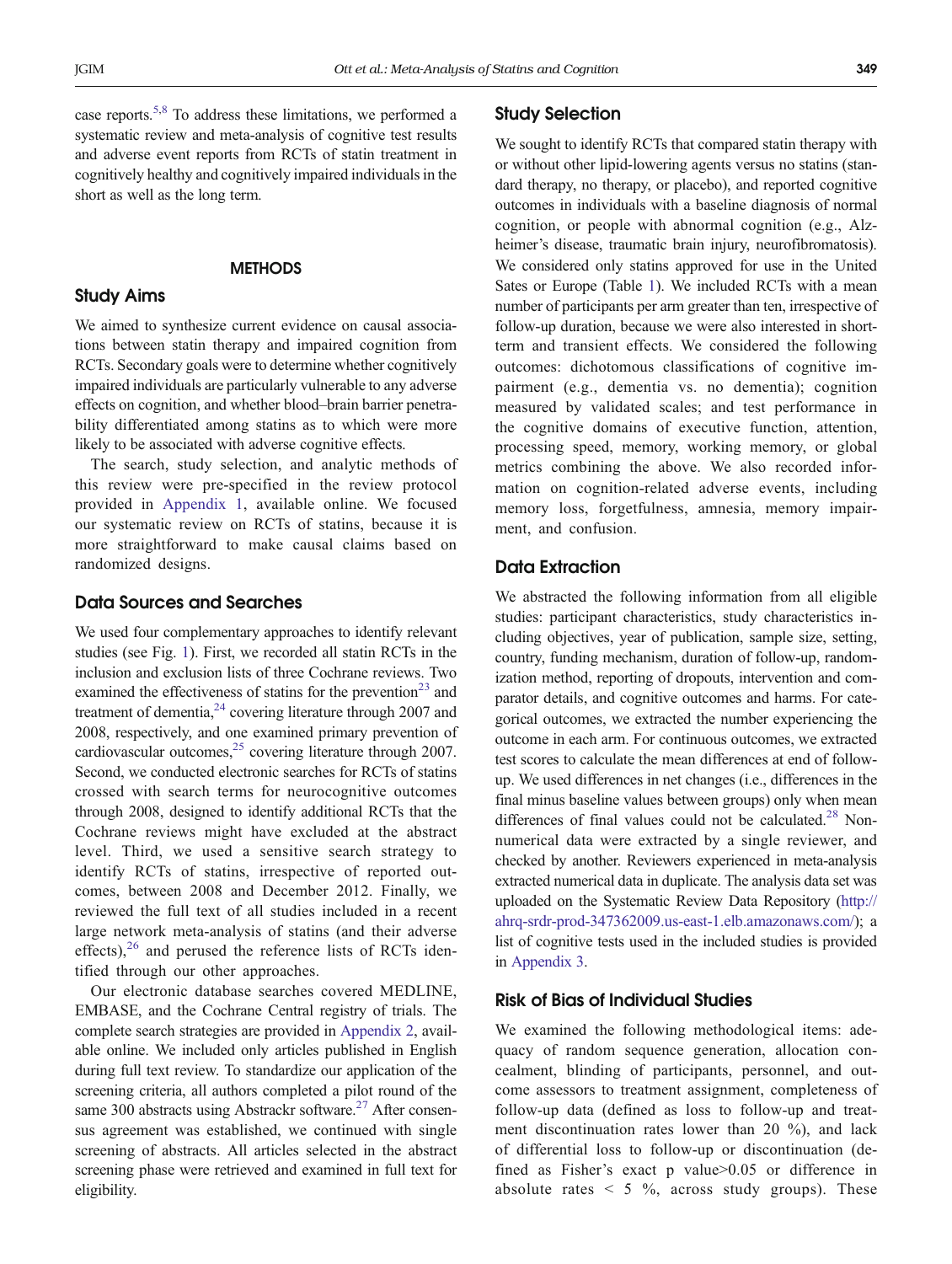<span id="page-2-0"></span>

Figure 1 PRISMA flow diagram for literature search and article selection.

correspond to the domains examined by the Cochrane Risk of Bias tool.[29](#page-9-0) Two independent reviewers rated risk of bias as high, low, or unclear. Discrepancies were resolved by consensus.

Table 1. Statin Medications Included in the Systematic Review

| <b>Statin Name</b>                                                            | Available<br><b>Dosage</b> | Lipophilicity | <b>Blood Brain</b><br>Barrier<br>Penetrability <sup>35</sup> |
|-------------------------------------------------------------------------------|----------------------------|---------------|--------------------------------------------------------------|
| Atorvastatin<br>$(Lipitor^{\otimes})$                                         | $10 - 80$ mg               | high          | low                                                          |
| Fluvastatin<br>(Lescol and Lescol<br>$XL^{\circledR})$                        | $20 - 80$ mg               | high          | high                                                         |
| Lovastatin                                                                    | $20 - 60$ mg               | high          | low                                                          |
| (Mevacor; Altoprev <sup>®</sup> )<br>Pravastatin<br>$(Pravachol^{\circledR})$ | $10 - 80$ mg               | low           | low                                                          |
| Rosuvastatin                                                                  | $5 - 40$ mg                | low           | low                                                          |
| $(Crestor^{\mathcal{B}})$<br>Simvastatin<br>$(Zocor^{\mathcal{B}})$           | $5 - 80$ mg                | high          | high                                                         |
| Pitavastatin<br>(Livalo <sup>(8)</sup> )                                      | $1-4$ mg                   | high          | low                                                          |

## Evidence Synthesis

The results of the systematic review are described narratively. Meta-analyses were performed when information existed from two or more RCTs. Separate meta-analyses were performed for RCTs in cognitively normal subjects, and in patients with Alzheimer's disease (AD). No meta-analyses were done for RCTs in patients with other types of cognitive impairment, because of the small number of available studies for each condition (two or fewer).

Continuous outcomes reported on the same scale (e.g., ADAS-Cog, $30$  MMSE $31$ ) were summarized as weighted mean differences at the end of follow-up. Continuous outcomes reported on different scales were summarized as standardized mean differences (SMDs), using the Hedges g metric.<sup>[32](#page-9-0)</sup> SMDs express a difference as a fraction of the pooled standard deviation of the measurements, and allow comparisons across measurements with different instruments, provided that studies come from populations that would have comparable variability in the various measurement scales. While this assumption is often hard to assess, it is frequently used in the psychometrics, education, and psychology literature. SMD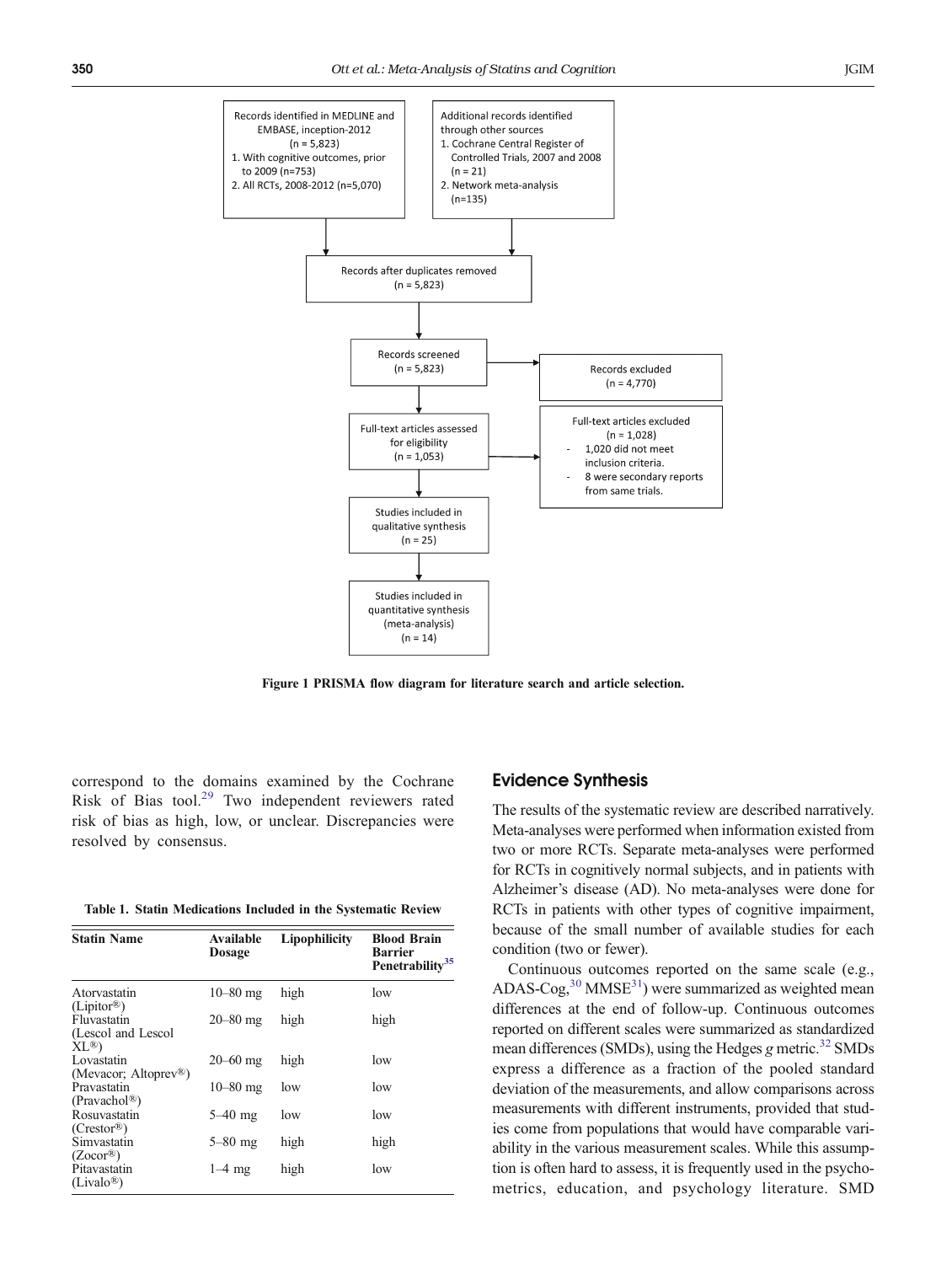<span id="page-3-0"></span>values of  $\pm 0.2$  imply small to modest differences.<sup>33</sup> To use all available information and avoid double counting (i.e., to

properly account for within-study correlation), we performed meta-analyses using the robust variance estimator proposed by

| <b>Author/Trial Year</b>                                                                           | <b>Population Description</b> | Age<br>(years) | N      | Design    | <b>Duration</b><br>(weeks) | Statin Arm (dose)                                      | Cognitive<br><b>Outcomes</b>   |
|----------------------------------------------------------------------------------------------------|-------------------------------|----------------|--------|-----------|----------------------------|--------------------------------------------------------|--------------------------------|
| Populations with normal cognition at baseline<br>Ridker 2008 <sup>42,51</sup> , Healthy with eleva |                               |                |        |           |                            |                                                        |                                |
| (JUPITER)                                                                                          | Healthy with elevated CRP     | $60 - 72$      | 17,802 | DB, PC, P | 92                         | Rosuvastatin<br>$(20 \text{ mg})$                      | Adverse events                 |
| Posvar $1996^{50}$                                                                                 | Healthy                       | $20 - 46$      | 22     | DB, PC, X | 3                          | Atorvastatin<br>$(0.5-120$ mg)                         | Adverse events                 |
| *Muldoon $200414$                                                                                  | Healthy                       | $35 - 70$      | 283    | DB, PC, P | 24                         | Simvastatin<br>$(10-40)$ mg)                           | Test scores                    |
| *Muldoon 2000 <sup>13</sup>                                                                        | Healthy                       | $24 - 60$      | 209    | DB, PC, P | 24                         | Lovastatin                                             | Test scores                    |
| *Roth 1992 <sup>52</sup>                                                                           | Healthy young men             | $18 - 38$      | 59     | DB, PC, P | 3                          | $(20 \text{ mg})$<br>Lovastatin                        | Test scores                    |
|                                                                                                    |                               |                |        |           |                            | $(40 \text{ mg})$<br>Pravastatin                       |                                |
| *Collins 2002, <sup>36</sup> 2004 <sup>40</sup>                                                    | Medically ill                 | $40 - 80$      | 20,536 | DB, PC, P | 260                        | $(40 \text{ mg})$<br>Simvastatin                       | Adverse events                 |
| (HPS)<br>*Shepherd 2002; <sup>56</sup>                                                             | Elders at vascular risk       | $70 - 82$      | 5,804  | DB, PC, P | 166                        | $(40 \text{ mg})$<br>Pravastatin                       | and test scores<br>Test scores |
| Trompet $2010^{15}$<br>(PROSPER)                                                                   |                               |                |        |           |                            | $(40 \text{ mg})$                                      |                                |
| *Santanello 1997 <sup>55</sup>                                                                     | Healthy elders                | > 65           | 431    | DB, PC, P | 24                         | Lovastatin<br>$(20-40)$ mg)                            | Test scores                    |
| *Gibellato 2001 <sup>44</sup>                                                                      | Military air crew             | $23 - 50$      | 80     | DB, PC, P | $\overline{4}$             | Lovastatin                                             | Test scores                    |
|                                                                                                    |                               |                |        |           |                            | $(40 \text{ mg})$<br>Pravastatin                       |                                |
| $*$ Summers 2007 <sup>62</sup>                                                                     | Chronic renal disease         | $25 - 83$      | 57     | DB, PC, P | 36                         | $(40 \text{ mg})$<br>Atorvastatin                      | Test scores                    |
|                                                                                                    |                               |                |        |           |                            | $(10 \text{ mg})$                                      |                                |
| *Carlson $2002^{38}$                                                                               | Healthy                       | $71 - 86$      | 41     | DB, PC, X | 24                         | Pravastatin<br>$(20 \text{ mg})$                       | Test scores                    |
| *Cutler $199541$                                                                                   | Healthy middle age            | $40 - 60$      | 36     | DB, PC, X | $\overline{4}$             | Pravastatin<br>$(40 \text{ mg})$                       | Test scores                    |
|                                                                                                    |                               |                |        |           |                            | Simvastatin                                            |                                |
| *Gengo $1995^{43}$                                                                                 | Healthy middle age            | $40 - 60$      | 36     | DB, PC, P | 4                          | $(20 \text{ mg})$<br>Lovastatin                        | Test scores                    |
|                                                                                                    |                               |                |        |           |                            | $(40 \text{ mg})$<br>Pravastatin                       |                                |
|                                                                                                    |                               |                |        |           |                            | $(40 \text{ mg})$                                      |                                |
| *Harrison 1994 <sup>45</sup>                                                                       | Healthy young                 | $20 - 32$      | 25     | DB, PC, X | $\overline{4}$             | Pravastatin<br>$(40 \text{ mg})$                       | Test scores                    |
|                                                                                                    |                               |                |        |           |                            | Simvastatin<br>$(40 \text{ mg})$                       |                                |
| Kostis 1994 <sup>48</sup>                                                                          | Healthy men                   | $36 - 65$      | 22     | DB, PC, X | 6                          | Lovastatin                                             | Test scores                    |
|                                                                                                    |                               |                |        |           |                            | $(40 \text{ mg})$<br>Pravastatin                       |                                |
| *Carlson $2008^{38}$                                                                               | Children of AD parents        | $40 - 65$      | 57     | DB, PC, P | 16                         | $(40 \text{ mg})$<br>Simvastatin                       | Test scores                    |
|                                                                                                    |                               |                |        |           |                            | $(40 \text{ mg})$                                      |                                |
| *Tendolkar 2011 <sup>64</sup>                                                                      | Elders/ atrial fibrillation   | mean 74        | 34     | DB, PC, P | 52                         | Atorvastatin<br>$(40 \text{ mg})$                      | Test scores                    |
| Berk-Planken 2002 <sup>37</sup>                                                                    | Diabetics                     | $45 - 75$      | 30     | DB, PC, P | 30                         | Atorvastatin<br>$(10 - 80$ mg)                         | Test scores                    |
| Populations with impaired cognition at baseline<br>Feldman $2010^{12}$                             |                               |                |        |           |                            |                                                        |                                |
|                                                                                                    | Alzheimer's disease           | mean<br>73     | 640    | DB, PC, P | 72                         | Atorvastatin<br>$(80 \text{ mg})$                      | Test scores                    |
| Sano 2011 <sup>54</sup>                                                                            | Alzheimer's disease           | mean 75        | 406    | DB, PC, P | 72                         | Simvastatin<br>$(40 \text{ mg})$                       | Test scores                    |
| Sparks 2005 <sup>58</sup>                                                                          | Alzheimer's disease           | mean 78        | 63     | DB, PC, P | 48                         | Atorvastatin<br>$(80 \text{ mg})$                      | Test scores                    |
| Simons $2002^{57}$                                                                                 | Alzheimer's disease           | mean 68        | 44     | DB, PC, P | 26                         | Simvastatin<br>$(80 \text{ mg})$                       | Test scores                    |
| Krab 2008 <sup>49</sup>                                                                            | Neuro-fibromatosis 1          | $8 - 16$       | 62     | DB, PC, P | 12                         | Simvastatin<br>$(20-40)$ mg)                           | Test scores                    |
| Sanchez-Aguilar 2013 <sup>53</sup>                                                                 | Traumatic brain injury        | $19 - 32$      | 36     | DB, PC, P | 2                          | Rosuvastatin                                           | Test scores                    |
| Tapia 2008 <sup>63</sup>                                                                           | Traumatic brain injury        | $16 - 50$      | 21     | DB, PC, P | 2                          | $(20 \text{ mg})$<br>Rosuvastatin<br>$(20 \text{ mg})$ | Test scores                    |

\* Studies included in meta-analysis of cognitively normal individuals. The remaining two studies did not report adequate data for quantitative synthesis, but reported that no statistically significant differences were observed

DB double-blind trial; HPS Heart Protection Study; JUPITER Justification for the Use of Statins in Primary Prevention: An Intervention Trial Evaluating Rosuvastatin; PC placebo-controlled trial; P parallel group trial; PROSPER Prospective Study of Pravastatin in the Elderly at Risk; X cross-over trial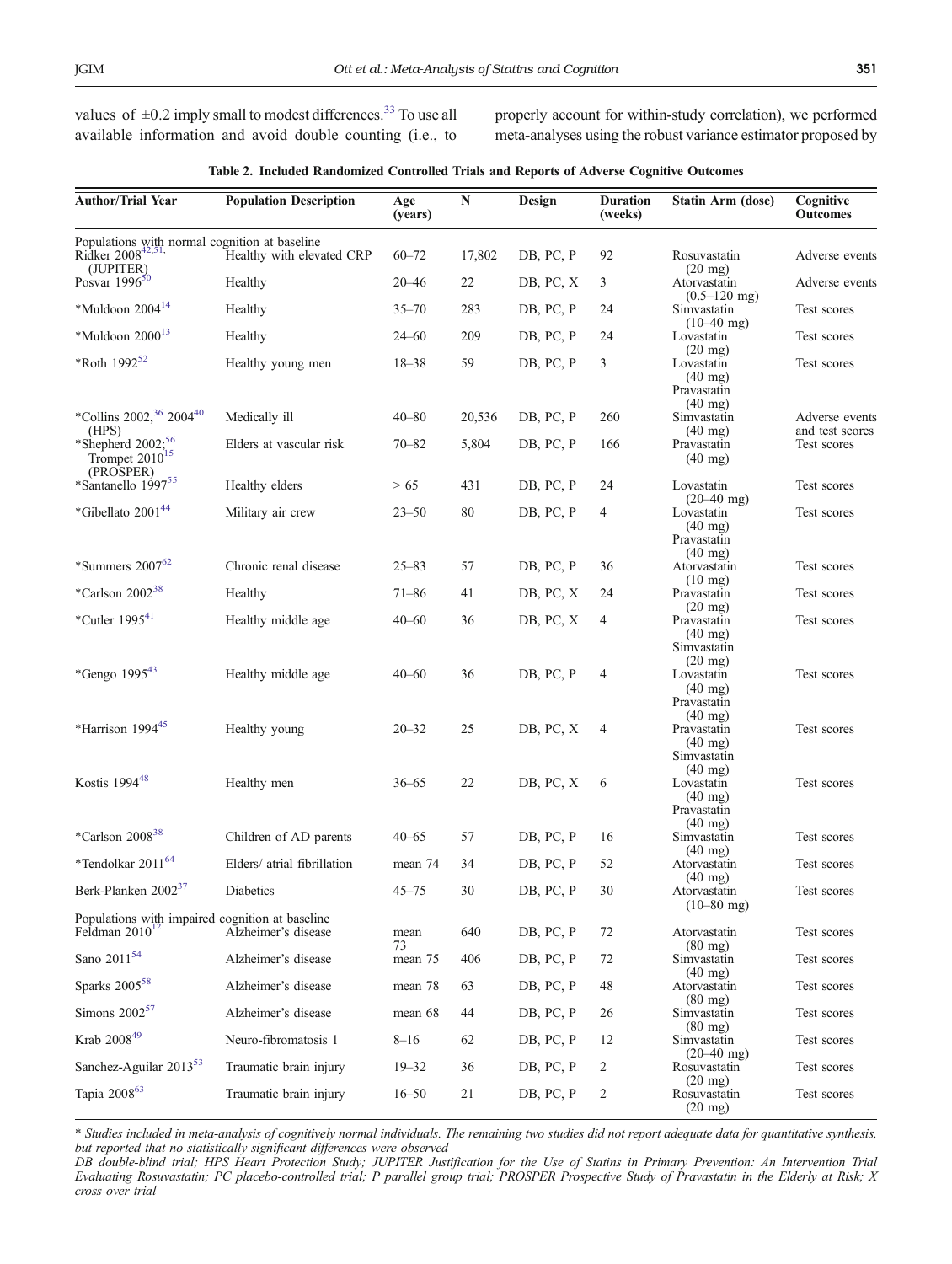<span id="page-4-0"></span>Hedges.[34](#page-9-0) This approach adjusts the variance of the metaanalysis summary to account for model mis-specification.

All meta-analyses were done with a random effects model, because substantial between-study diversity was expected a priori. Models were fit with weighted leastsquares methods. We assessed the extent of betweenstudy heterogeneity using the estimated between-study standard deviation (i.e.,  $\tau$ , the square root of the between-study variance). Larger estimated  $\tau$  values indicate the presence of greater heterogeneity.

## Assessment of Heterogeneity and Meta-Regression Analyses

Random effects meta-regression with weighted least squares was used to investigate the contribution of the degree of blood brain barrier penetrability to between-study differences for cognitive effects. For this analysis, statins were divided into two categories, according to higher (simvastatin only, since no studies with fluvastatin are included) vs. lower (all others) propensity to cross the blood–brain barrier.<sup>[35](#page-9-0)</sup> Additional analyses were performed for study duration, study sample size, and risk of bias items, when the data allowed (i.e., when a characteristic varied across studies and six or more studies were available for analysis).

## RESULTS

### Study Characteristics

Figure [1](#page-2-0) shows the literature search and article selection flow chart. We screened 5,823 citations and evaluated the full text of 1,827 articles, and included 25 RCTs (Table [2\)](#page-3-0) reported in 33 publications.<sup>[12](#page-9-0)–[15](#page-9-0),[36](#page-9-0)–[64](#page-10-0)</sup> All had placebo rather than standard care comparators. RCTs (reported in 23 publications<sup>[13](#page-9-0)–[15,36](#page-9-0)–[48,50](#page-9-0)–[52,55,](#page-9-0)56,62,64</sup>) enrolled subjects with normal cognition at baseline, four RCTs (reported in seven publications<sup>[12,54,](#page-9-0)[57](#page-10-0)-[61](#page-10-0)</sup>) enrolled patients with AD, and three RCTs enrolled other cognitively impaired subjects (traumatic brain injury,  $53,63$  $53,63$  and neurofibromatosis type  $1^{49}$ ). Simvastatin (eight trials), pravastatin (eight trials), and lovastatin (six trials) were most frequently utilized in the statin RCTs. There were no RCTs that assessed neurocognitive outcomes for fluvastatin and pitavastatin.

Overall, we found that studies were at low to moderate risk of bias. Procedures for randomized sequence generation and allocation concealment were deemed adequate in only 13 (52 %) and nine (36 %) studies, respectively, of the 25 studies included in the review. In contrast, blinding of participants, personnel, and outcome assessors was adequate in the majority of studies (> 90 % for all three types of blinding). Losses-

| <b>Author/Trial</b><br>Year                 | Random<br>sequence<br>generation | <b>Allocation</b><br>concealment | <b>Blinding of</b><br>participants | <b>Blinding of</b><br>personnel | <b>Blinding</b> of<br>outcome<br>assessors | Complete outcome data<br>$\leq$ 20 % loss-to-follow-up<br>and study discontinuations) | Lack of<br>differential<br>dropout? |
|---------------------------------------------|----------------------------------|----------------------------------|------------------------------------|---------------------------------|--------------------------------------------|---------------------------------------------------------------------------------------|-------------------------------------|
| Cognitively normal individuals              |                                  |                                  |                                    |                                 |                                            |                                                                                       |                                     |
| Ridker 200842,51<br>(JUPITER)               | Yes                              | Yes                              | Yes                                | Yes                             | Yes                                        | Yes                                                                                   | Yes                                 |
| Posvar $1996^{50}$                          | Unclear                          | Unclear                          | No                                 | No                              | No                                         | Yes                                                                                   | Yes                                 |
| Muldoon $2004^{14}$                         | Yes                              | Unclear                          | Yes                                | Yes                             | Yes                                        | Yes                                                                                   | Yes                                 |
|                                             | Unclear                          | Unclear                          | Yes                                | Yes                             | Yes                                        | Yes                                                                                   | Unclear                             |
| Muldoon $2000^{13}$<br>Roth $1992^{52}$     | Unclear                          | Unclear                          | Yes                                | Yes                             | Yes                                        | Yes                                                                                   | Unclear                             |
| Collins                                     | Yes                              | Yes                              | Yes                                | Yes                             | Yes                                        | Yes                                                                                   | Yes                                 |
| 2002, 36 200440<br>(HPS)                    |                                  |                                  |                                    |                                 |                                            |                                                                                       |                                     |
| *Shepherd 2002; <sup>56</sup>               | Yes                              | Yes                              | Yes                                | Yes                             | Yes                                        | No                                                                                    | Yes                                 |
| Trompet 2010 <sup>15</sup><br>(PROSPER)     |                                  |                                  |                                    |                                 |                                            |                                                                                       |                                     |
| Santanello 1997 <sup>55</sup>               | Unclear                          | Unclear                          | Yes                                | Yes                             | Yes                                        | Yes                                                                                   | Yes                                 |
| Gibellato $200144$                          | Unclear                          | Unclear                          | Yes                                | Yes                             | Yes                                        | Yes                                                                                   | Yes                                 |
| Summers $2007^{62}$                         | Unclear                          | Unclear                          | Yes                                | Yes                             | Yes                                        | No                                                                                    | Unclear                             |
| Carlson $2002^{38}$                         | Unclear                          | Unclear                          | Yes                                | Yes                             | Yes                                        | Yes                                                                                   | Unclear                             |
| Cutler $1995^{41}$                          | Unclear                          | Unclear                          | Yes                                | Yes                             | Yes                                        | Yes                                                                                   | Yes                                 |
| Gengo 1995 <sup>43</sup>                    | Unclear                          | Unclear                          | Yes                                | Yes                             | Yes                                        | Yes                                                                                   | Yes                                 |
| Harrison 1994 <sup>45</sup>                 | Unclear                          | Unclear                          | Yes                                | No                              | Yes                                        | Yes                                                                                   | Unclear                             |
| Kostis 1994 <sup>48</sup>                   | Unclear                          | Unclear                          | Yes                                | Yes                             | Yes                                        | Yes                                                                                   | Yes                                 |
| Carlson 2008 <sup>38</sup>                  | Yes                              | Unclear                          | Yes                                | Yes                             | Yes                                        | Yes                                                                                   | Yes                                 |
| Tendolkar 2011 <sup>64</sup>                | Yes                              | Unclear                          | Yes                                | Yes                             | Yes                                        | Yes                                                                                   | Yes                                 |
| Berk-Planken 2002 <sup>37</sup>             | Unclear                          | Unclear                          | Yes                                | Yes                             | Yes                                        | Yes                                                                                   | Unclear                             |
| Patients with baseline cognitive impairment |                                  |                                  |                                    |                                 |                                            |                                                                                       |                                     |
| Feldman $2010^{12}$                         | Yes                              | Yes                              | Yes                                | Yes                             | Yes                                        | No                                                                                    | No                                  |
| Sano $2011^{54}$                            | Yes                              | Yes                              | Yes                                | Yes                             | Yes                                        | Yes                                                                                   | Yes                                 |
| Sparks $2005^{58}$                          | Yes                              | Yes                              | Yes                                | Yes                             | Yes                                        | No                                                                                    | Yes                                 |
| Simons $2002^{57}$                          | Yes                              | Yes                              | Yes                                | Yes                             | Yes                                        | Yes                                                                                   | Yes                                 |
| Krab 2008 <sup>49</sup>                     | Yes                              | Yes                              | Yes                                | Yes                             | Yes                                        | Yes                                                                                   | Yes                                 |
| Sanchez-Aguilar<br>$2013^{53}$              | Yes                              | Unclear                          | Yes                                | Yes                             | Yes                                        | Yes                                                                                   | Yes                                 |
| Tapia 2008 <sup>63</sup>                    | Yes                              | Yes                              | Yes                                | Yes                             | Yes                                        | Yes                                                                                   | Yes                                 |

Table 3. Assessment of Study Validity

AD Alzheimer's disease; HPS Heart Protection Study; JUPITER Justification for the Use of Statins in Primary Prevention: An Intervention Trial Evaluating Rosuvastatin; PROSPER Prospective Study of Pravastatin in the Elderly at Risk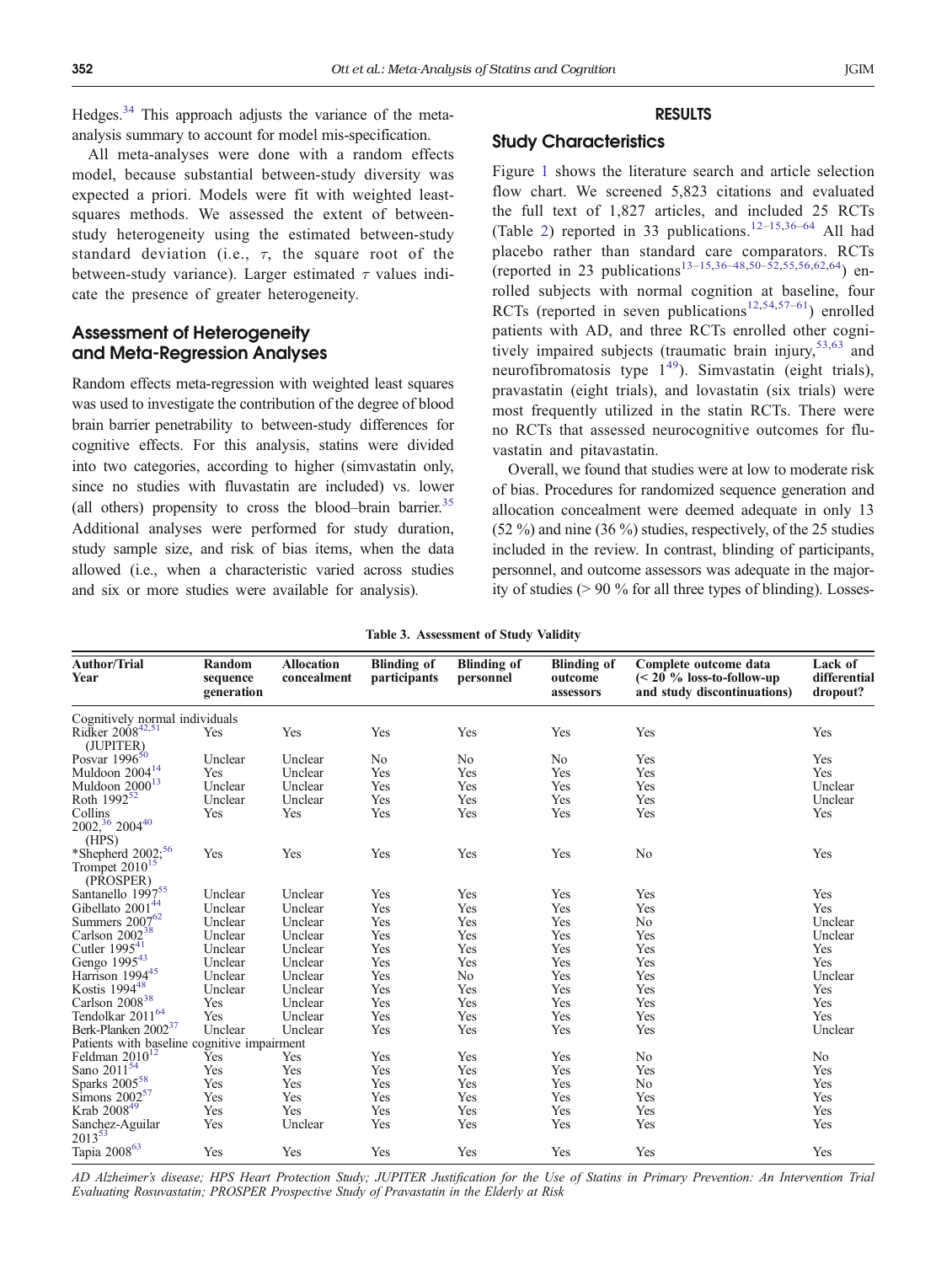| <b>Domain or Scale</b>                              | <b>Sample Size</b> | <b>Number of Studies</b> | <b>Number of Effect</b><br><b>Sizes Synthesized</b> | <b>Summary Effect Size*</b> | P value | Square root of between-<br>study variance $(\tau)$ |
|-----------------------------------------------------|--------------------|--------------------------|-----------------------------------------------------|-----------------------------|---------|----------------------------------------------------|
| Among populations with normal cognition at baseline |                    |                          |                                                     |                             |         |                                                    |
| All effects                                         | 27.643             | 14                       | 131                                                 | $0.01(-0.01, 0.03)$         | 0.423   | 0.046                                              |
| Global                                              | 26.515             |                          | 23                                                  | $-0.02$ ( $-0.04$ , 0.01)   | 0.207   | 0.018                                              |
| Attention                                           | 732                |                          | 36                                                  | $0.10(-0.17, 0.37)$         | 0.402   | 0.254                                              |
| Executive                                           | 26,926             |                          | 19                                                  | $0.04(-0.02, 0.09)$         | 0.179   | 0.045                                              |
| Memory                                              | 26,850             |                          | 18                                                  | $0.00(-0.01, 0.02)$         | 0.380   | 0.005                                              |
| Processing speed                                    | 6.630              | 10                       | 16                                                  | $0.01(-0.13, 0.15)$         | 0.879   | 0.149                                              |
| Working memory                                      | 83                 |                          | 6                                                   | $-0.35(-1.24, 0.55)$        | 0.236   | 0.244                                              |
| Among populations with Alzheimer's disease          |                    |                          |                                                     |                             |         |                                                    |
| All effects                                         | 935                | 4                        | 10                                                  | $-0.05$ ( $-0.19$ , 0.10)   | 0.381   | 0.185                                              |
| ADAS-Cog                                            | 926                |                          |                                                     | $0.97 (-2.21, 4.16)$ **     | 0.403   | 1.231                                              |
| MMSE                                                | 945                | 4                        |                                                     | $-0.67$ (-1.21, -0.13)**    | 0.029   | 0.329                                              |

<span id="page-5-0"></span>Table 4. Meta-Analysis of Treatment Effect of Statins on Global Cognition and Cognitive Domains According to Subject Characteristics

\* Standardized mean differences, unless otherwise noted

\*\* Unstandardized mean differences

ADAS-cog Alzheimer's Disease Assessment Scale, cognition; MMSE Mini-Mental State Examination

to-follow-up and dropouts totaled less than 20 % of the enrolled population in 21 (84 %) of the studies. Differential dropout between compared groups was deemed significant or impossible to assess in seven studies (28 %). Study-level risk-of-bias information is presented in Table [3.](#page-4-0)

## Studies of Cognitively Normal Participants

The 18 RCTs of cognitively normal individuals included heterogeneous populations. Twelve RCTs (1,301 patients) enrolled generally healthy participants (there was no index medical condition), while six (44,263 patients) enrolled patients at elevated risk for cardiovascular disease. Nine out of 18 RCTs also included patients aged 65 years or older, with the remainder including younger patients.

Dementia, Confusion, and Other Cognitive Adverse Events.

Development of dementia, confusion and other cognitive adverse events was reported in three out of 18 RCTs in cognitively healthy participants. The JUPITER trial [Justification for the Use of Statins in Primary Prevention: An Intervention Trial Evaluating Rosuvastatin]  $(n=17.802)^{42}$  comparing rosuvastatin vs. placebo reported no statistically significant differences for the incidence of dementia (12 vs. nine patients, respectively), confusion (18 vs. four patients, respectively), or adverse nervous system events (69 vs. 76 patients, respectively). The absolute event rate was less than 1 % for all these outcomes. The HPS trial [Heart Protection Study]  $(n=20,536)^{36}$  comparing simvastatin versus placebo found no statistically significant differences in the incidence of dementia (31 vs. 31 patients,



Negative SMD values indicate better cognition in statin compared to no statin arms.  $Cl =$  confidence interval; N = number of studies; n = number of patients included in analyses; SMD = standardized mean difference

Figure 2 Forest plot of treatment effect of statins on global cognition and cognitive domains in cognitively normal subjects.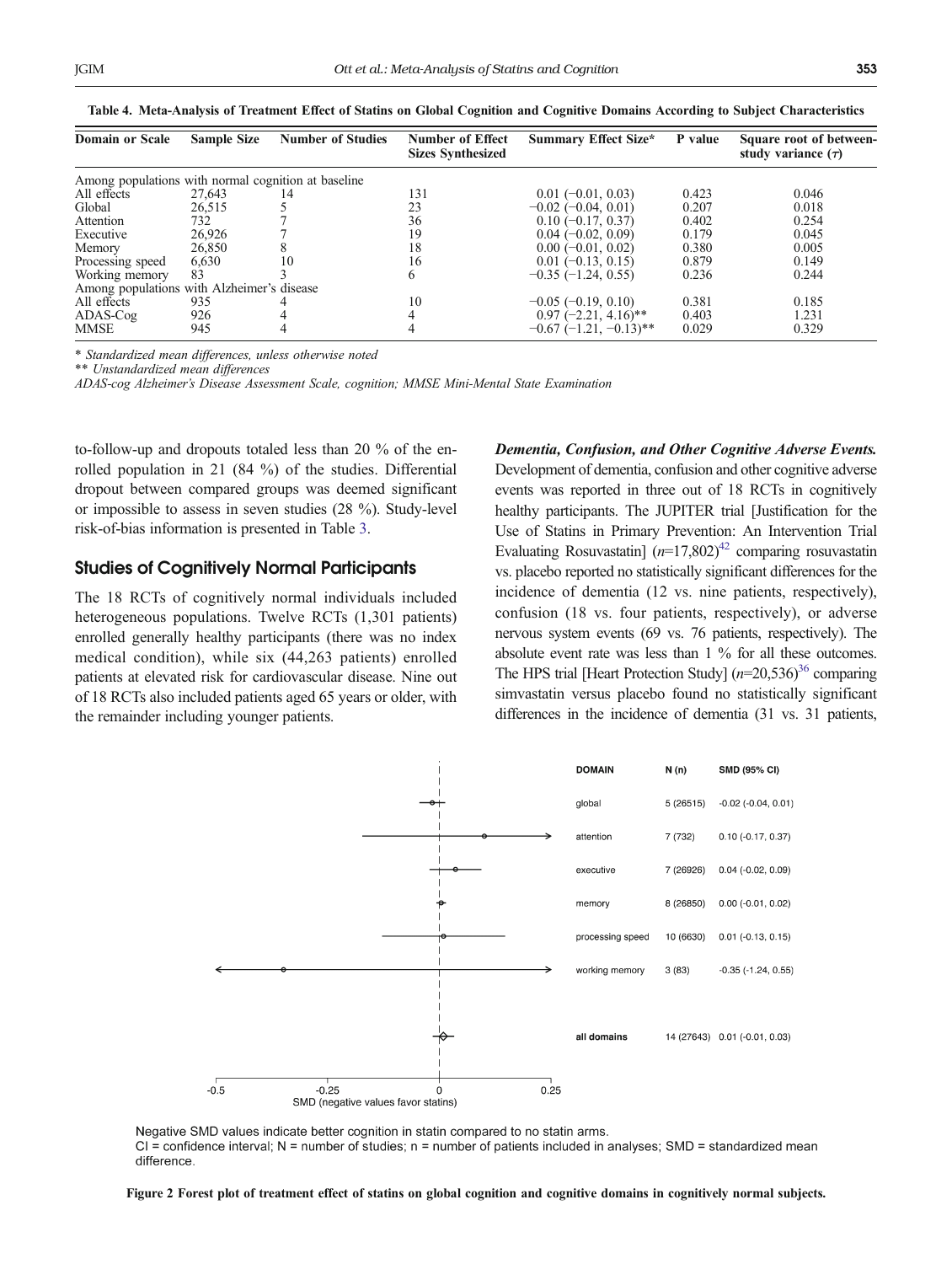<span id="page-6-0"></span>espectively) or the proportion of patients classified as cognitively impaired by telephone-administered cognitive assessment at end of study (2,433 or 24 % vs. 2,485 or 24 %, respectively). Finally, a phase 1 dose-escalation study of atorvastatin vs. placebo in 22 healthy young adults reported dose-limiting central nervous system adverse effects in one person receiving a solution of 120 mg of atorvastatin, including mild, transient restlessness, euphoria, and mental confusion.<sup>[50](#page-9-0)</sup>

Cognitive Test Outcomes. Cognitive test outcomes were assessed in 16 RCTs (27,693 patients total). Various tests were employed. "Global" measures included test scores that covered multiple cognitive domains, while "all effects" in Table [4](#page-5-0) refers to a calculated overall measure of cognition, combining SMDs across all cognitive domains. Two of the 16 studies found no statistically significant effect of statins on cognitive tests, but did not report adequate data for inclusion in meta-analyses. Meta-analyses of the remaining 14 studies found no statistically significant differences between statin and no statin groups (Table [4](#page-5-0) and Fig. [2\)](#page-5-0), for the global, attention, executive, memory, processing speed and working

Table 5. Meta-Analysis of Treatment Effect (Standardized Mean Difference) of Statins on Cognition by Statin Characteristics in Populations with Normal Cognition at Baseline

| Covariate                                   | Domain or<br><b>Scale</b> | Covariate<br>value                                    | <b>Number</b><br>of Studies                     | <b>Summary Effect</b><br>Size (SMD)                                             | <b>Difference of Effect</b><br><b>Size Across Subgroups</b> | P value |
|---------------------------------------------|---------------------------|-------------------------------------------------------|-------------------------------------------------|---------------------------------------------------------------------------------|-------------------------------------------------------------|---------|
| <b>BBB</b> penetrant                        | All effects               | Simvastatin                                           |                                                 | $0.018 (-0.029, 0.065)$                                                         | $0.003$ (-0.105, 0.111)                                     | 0.959   |
| (simvastatin)                               | Attention                 | All other statins<br>Simvastatin                      | $\begin{array}{c} 5 \\ 9 \\ 3 \end{array}$      | $0.015 (-0.082, 0.112)$<br>$0.273 (-0.387, 0.933)$                              | $0.297 (-0.378, 0.972)$                                     | 0.309   |
|                                             | Executive                 | All other statins<br>Simvastatin                      | $\overline{4}$<br>3                             | $-0.024(-0.164, 0.116)$<br>$0.057(-0.206, 0.319)$                               | $-0.005$ ( $-0.293$ , 0.284)                                | 0.969   |
|                                             | Memory                    | All other statins<br>Simvastatin<br>All other statins | $\overline{4}$<br>4<br>$\overline{\mathcal{A}}$ | $0.061(-0.057, 0.180)$<br>$0.017 (-0.016, 0.051)$                               | $0.044 (-0.027, 0.114)$                                     | 0.179   |
|                                             | Processing speed          | Simvastatin<br>All other statins                      | 3<br>$\overline{7}$                             | $-0.027(-0.088, 0.035)$<br>$-0.032$ $(-0.083, 0.018)$<br>$0.022(-0.188, 0.232)$ | $-0.054$ $(-0.270, 0.161)$                                  | 0.578   |
| Random sequence<br>generation               | All effects               | Low risk of bias<br>High risk of bias                 | 5                                               | $0.000 (-0.020, 0.020)$<br>$0.053 (-0.052, 0.158)$                              | $-0.053$ ( $-0.160, 0.054$ )                                | 0.3     |
|                                             | Attention                 | Low risk of bias<br>High risk of bias                 | $\frac{9}{2}$<br>5                              | $0.305 (-0.622, 1.232)$<br>$0.017(-0.145, 0.180)$                               | $0.288 (-0.653, 1.228)$                                     | 0.468   |
|                                             | Executive                 | Low risk of bias<br>High risk of bias                 | $\overline{\mathbf{4}}$<br>$\mathfrak{Z}$       | $0.031 (-0.035, 0.097)$<br>$0.109$ (-0.088, 0.306)                              | $-0.078$ ( $-0.285$ , 0.129)                                | 0.377   |
|                                             | Memory                    | Low risk of bias<br>High risk of bias                 | $\overline{5}$<br>3                             | $0.003$ (-0.012, 0.018)<br>$-0.073(-0.197, 0.051)$                              | $0.076 (-0.049, 0.202)$                                     | 0.187   |
|                                             | Processing speed          | Low risk of bias<br>High risk of bias                 | $\overline{\mathbf{3}}$<br>$\overline{7}$       | $-0.153(-0.544, 0.237)$<br>$0.100 (-0.105, 0.304)$                              | $-0.253$ $(-0.694, 0.188)$                                  | 0.222   |
| Allocation<br>concealment                   | All effects               | Low risk of bias<br>High risk of bias                 | $\mathbf{2}$<br>12                              | $0.002$ (-0.002, 0.005)<br>$0.033$ (-0.059, 0.125)                              | $-0.031$ ( $-0.123$ , 0.061)                                | 0.477   |
|                                             | Executive                 | Low risk of bias<br>High risk of bias                 | $rac{2}{5}$                                     | $0.018 (-0.012, 0.048)$<br>$0.143 (-0.091, 0.377)$                              | $-0.125$ ( $-0.361$ , 0.111)                                | 0.231   |
|                                             | Memory                    | Low risk of bias<br>High risk of bias                 | $\frac{2}{6}$                                   | $0.003$ (-0.012, 0.017)<br>$-0.017(-0.231, 0.197)$                              | $0.020 (-0.195, 0.234)$                                     | 0.829   |
| Dropouts and loss to<br>follow-up < 20 $\%$ | All effects               | Low risk of bias<br>High risk of bias                 | 9<br>5                                          | $-0.003$ ( $-0.020$ , 0.015)<br>$0.143 (-0.004, 0.290)$                         | $-0.146$ ( $-0.294$ , 0.003)                                | 0.054   |
|                                             | Attention                 | Low risk of bias<br>High risk of bias                 | $\overline{5}$                                  | $0.133(-0.336, 0.602)$<br>$0.054(-0.029, 0.136)$                                | $0.079 (-0.396, 0.555)$                                     | 0.686   |
|                                             | Executive                 | Low risk of bias<br>High risk of bias                 | $\frac{2}{5}$<br>$\overline{c}$                 | $0.031(-0.033, 0.095)$<br>$0.125(-0.090, 0.340)$                                | $-0.094 (-0.319, 0.130)$                                    | 0.33    |
|                                             | Processing speed          | Low risk of bias<br>High risk of bias                 | $\sqrt{6}$<br>$\overline{\mathcal{A}}$          | $-0.069(-0.213, 0.075)$<br>$0.246 (-0.048, 0.539)$                              | $-0.315$ ( $-0.642$ , 0.013)                                | 0.057   |
| Study duration                              | All effects               | $>24$ weeks<br>$\leq$ 24 weeks                        | 3<br>11                                         | $-0.005$ $(-0.023, 0.014)$<br>$0.053$ (-0.027, 0.133)                           | $-0.058$ ( $-0.140$ , 0.025)                                | 0.153   |
|                                             | Executive                 | $>24$ weeks<br>$\leq$ 24 weeks                        | $\sqrt{2}$<br>5                                 | $0.018 (-0.012, 0.048)$<br>$0.143 (-0.091, 0.377)$                              | $-0.125$ ( $-0.361$ , 0.111)                                | 0.231   |
|                                             | Memory                    | $>24$ weeks<br>$\leq$ 24 weeks                        | 3                                               | $0.001$ (-0.016, 0.018)<br>$0.026 (-0.112, 0.164)$                              | $-0.025$ ( $-0.165$ , 0.114)                                | 0.671   |
|                                             | Processing speed          | $>24$ weeks<br>$\leq$ 24 weeks                        | $\frac{5}{2}$<br>$\,$ $\,$                      | $-0.193 (-0.750, 0.364)$<br>$0.082(-0.103, 0.267)$                              | $-0.275$ ( $-0.862$ , 0.311)                                | 0.311   |
| Sample size                                 | All effects               | $>100$ participants<br>$\leq 100$ participants        | $\frac{5}{9}$                                   | $0.011$ (-0.010, 0.033)<br>$-0.004$ ( $-0.198$ , 0.191)                         | $0.015 (-0.181, 0.211)$                                     | 0.87    |
|                                             | Attention                 | $>100$ participants<br>$\leq 100$ participants        | $\overline{2}$<br>5                             | $-0.014$ ( $-0.090, 0.063$ )<br>$0.185 (-0.313, 0.682)$                         | $-0.198$ ( $-0.701$ , 0.305)                                | 0.358   |
|                                             | Executive                 | $>100$ participants<br>$\leq 100$ participants        | $\overline{\mathbf{4}}$<br>$\mathfrak{Z}$       | $0.043 (-0.032, 0.119)$<br>$-0.122(-0.381, 0.137)$                              | $0.165(-0.104, 0.435)$                                      | 0.176   |
|                                             | Memory                    | $>100$ participants<br>$\leq 100$ participants        | $\overline{\mathbf{3}}$<br>5                    | $0.006$ (-0.004, 0.016)<br>$-0.144 (-0.373, 0.085)$                             | $0.150 (-0.079, 0.379)$                                     | 0.161   |
|                                             | Processing speed          | $>100$ participants<br>$\leq 100$ participants        | $\overline{2}$<br>8                             | $-0.006(-0.022, 0.011)$<br>$0.021 (-0.278, 0.320)$                              | $-0.027(-0.326, 0.272)$                                     | 0.843   |

Negative SMDs imply that outcomes are favorable in statin compared to non-statin groups. Subgroup and meta-regression analyses were performed when  $\geq 6$  studies were available for an outcome and  $\geq 2$  were available within each subgroup BBB blood brain barrier; SMD standardized mean difference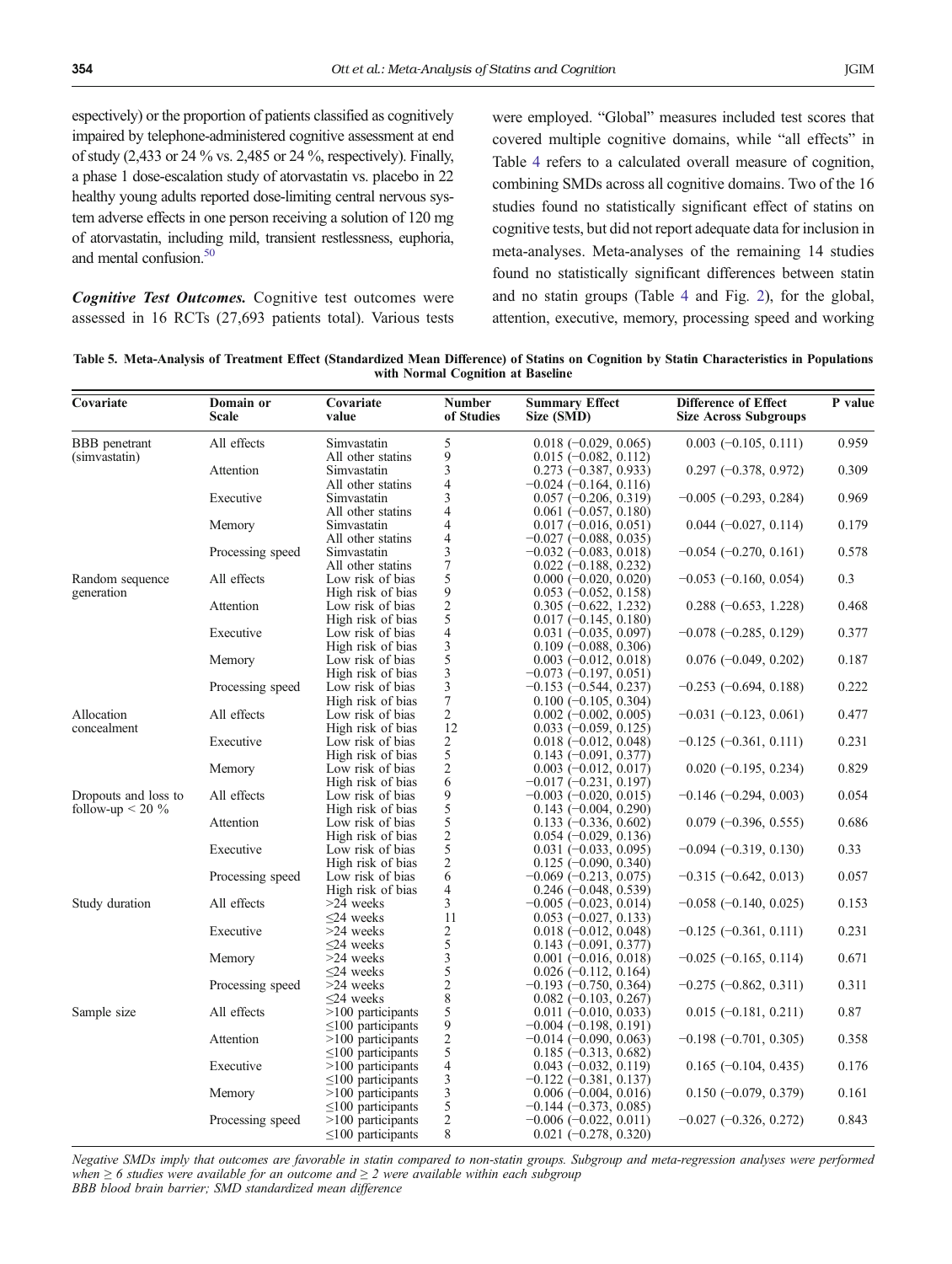memory domains. Summary effect sizes ranged between −0.35 and 0.10. With the exception of the working memory domain, which was rather imprecise, 95 % CIs excluded small to moderate effect sizes (e.g., effect sizes as large as 0.20 in either direction, and often much smaller, were not within the 95 % CIs of summary estimates). Across all cognitive domains, we found little evidence of an adverse impact of statins on cognitive outcomes: SMD=0.01; 95 % CI −0.01 to 0.03).

Between-study heterogeneity was low overall and for specific cognitive domains, with the exception of attention and working memory, where heterogeneity was more pronounced. Subgroup analyses according to blood–brain barrier penetrating statins suggested no differences in effect size. Similarly, risk-of-bias items for which meta-regression analyses were possible did not reveal any associations with the estimated treatment effects. Results from regression analyses are shown in Table [5.](#page-6-0)

Cognitively Impaired Populations. The four RCTs in 1,153 patients with an established diagnosis of AD included primarily older adults (mean ages above 68 years). The two largest RCTs that contributed the majority of patients  $(1,046/1,153$  or 91 %) were deemed to have low risk of bias.[12,54](#page-9-0) Table [3](#page-4-0) summarizes study-level assessments for risk of bias. In a random effects meta-analysis, the weighted mean differences for the ADAS-cog and MMSE instruments were higher in the statin compared to no statin arms, suggesting a trend toward benefit, but the 95 % confidence intervals were broad (see Table [4\)](#page-5-0). Based on the confidence interval boundaries, the meta-analysis practically excludes a clinically important difference in ADAS-cog, which is approximately three to four points.<sup>65</sup> Although the summary result for the MMSE suggested the presence of a beneficial statin effect  $(p<0.05)$ , the association was no longer significant after adjustment for multiple comparisons or when analyses were repeated using net changes (instead of differences in final values).

Finally, the effect of 10 days of statin treatment on global cognitive function in subjects with acute traumatic brain injury was investigated in two small RCTs, from the same research team. One showed no statistically significant cognitive benefit over 6 months,<sup>53</sup> and the other showed positive benefit over 4 months[.63](#page-10-0) A small trial of 62 children with neurofibromatosis type 1, expected to have a high prevalence of learning disability, showed no significant effects for statin treatment.<sup>4</sup>

#### **DISCUSSION**

The FDA warning about potential adverse cognitive effects of statins has important public health implications; therefore, a thorough assessment of the effects of statins should rely on information from all available RCTs. To this end, we conducted meta-analyses designed to detect signals for adverse

neurocognitive outcomes. We found no statistically significant effects of statin treatment on cognition. If anything, for cognitive domains such as memory, where the cumulative sample size is substantial, confidence intervals of the summary effect exclude even very small differences (e.g., SMDs of 0.05) in either direction. By contrast, when data was limited, such as for the working memory domain, confidence intervals were wide, and we could not exclude large beneficial or harmful effects. Between-study heterogeneity was higher for attention and working memory than other domains. In terms of an overall signal however, our analyses of SMDs for all cognitive outcomes do not confirm the signal detected from spontaneous adverse event reports. We also sought to explore the impact of study-level characteristics on the association of statin treatment with cognitive outcomes. We found no significant effects or modification of effects within or across neurocognitive domains such as memory or attention, by whether the drug penetrates the blood–brain barrier or not, study duration, sample size, location, or cognitive health status.

Our results suggest that the FDA warning about potential adverse effects of statins on cognition merits re-evaluation. The risks for cognition, if any, are likely outweighed by the beneficial effects of adherence to statin therapy on cardiovas-cular and cerebrovascular disease.<sup>[66](#page-10-0)</sup> In addition, the reasons for the discordance between trial results and reports from the Adverse Events Reporting System (or published case series) should be explored further. One explanation might be that cognitive adverse effects are more likely to occur at high statin dosages. Only five RCTs employed doses at the upper limit of current guidelines, so we cannot exclude possible adverse effects from high dosage. However, three of the four AD trials did use high doses, and significant negative effects were not seen in this particularly vulnerable population. In one study included in this review, a patient experienced confusion after receiving 120 mg of atorvastatin, a dose that is 40 mg higher than the recommended daily dose for treating hyperlipidemia.<sup>50</sup> Neurotoxic effects associated with high dose statins have been reported in laboratory animals<sup>67–[69](#page-10-0)</sup> and a phase 1 study in humans.<sup>70</sup> In the less controlled environment of home use, it is possible that some individuals reporting cognitive adverse events may have unintentionally overdosed. In addition, other factors (grapefruit juice ingestion,  $71,72$  drug interactions,  $73,74$  or constitutional differences in drug metabolism) can result in higher-than-expected statin plasma levels and subsequent adverse effects.

Compared to previous reviews on this topic, our approach is more comprehensive (it includes data from over 20 RCTs), and employs well-studied analysis methods. A previous systematic review summarized evidence for each cognitive test separately, and employed a "vote counting" approach for detecting a signal in RCT data. $^{22}$  Evaluating each cognitive test in isolation does not allow learning across trials that assess similar cognitive outcomes measured on different scales, and does not facilitate signal detection for adverse events. Furthermore, vote counting also fails to account for the magnitude of observed effects or their precision.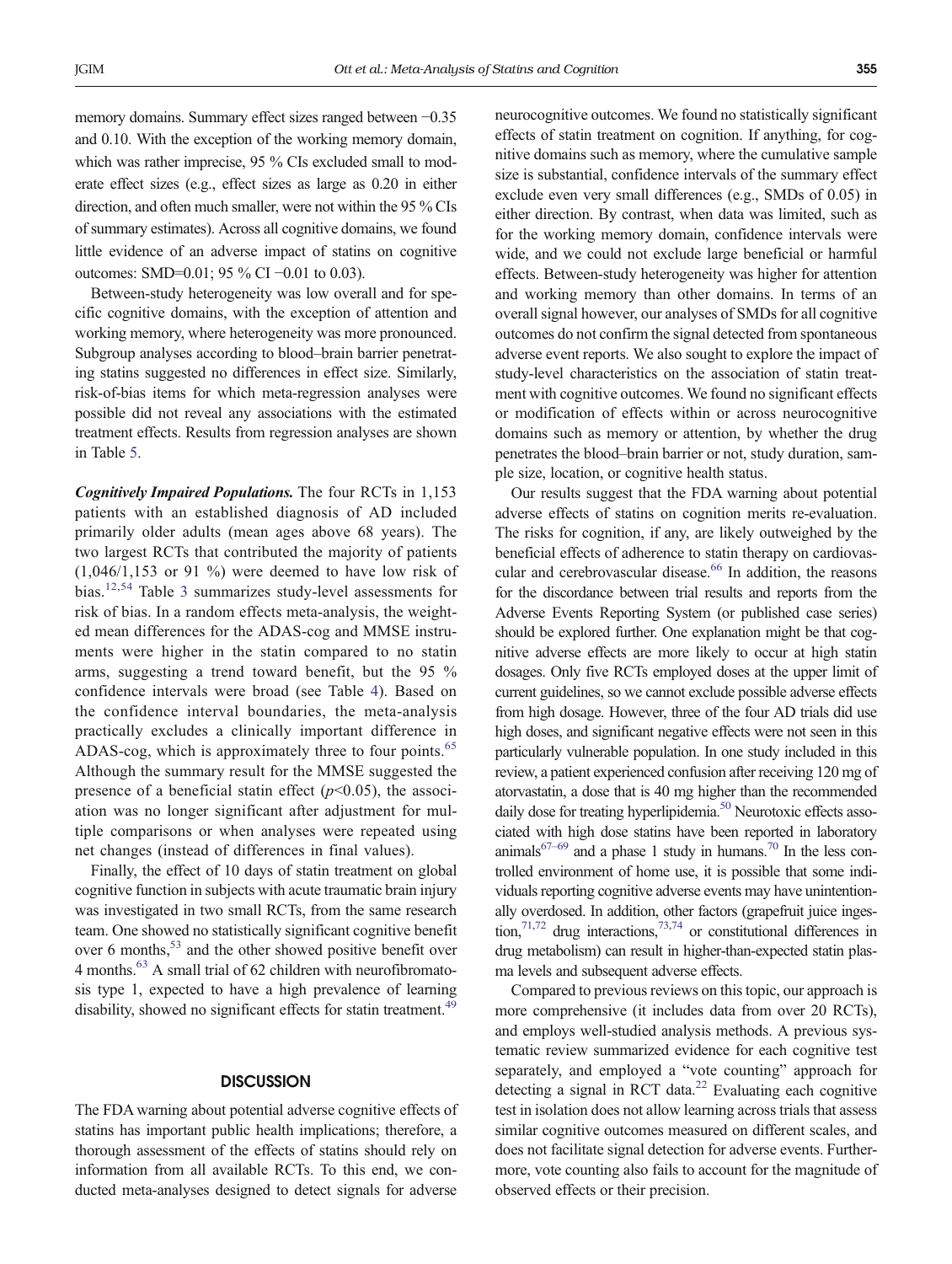#### **CONCLUSION**

<span id="page-8-0"></span>To detect signals of small magnitude, one must maximize the use of the available information. We made methodological choices to address three challenges to using all available information. The first challenge was that the RCTs measured a variety of cognitive outcomes. For example, among the 18 RCTs in people with normal cognition, any instrument was used in three RCTs at most, and, often, in only one. We opted to use standardized effect sizes to synthesize information across distinct instruments measuring the same construct.

The second challenge was that many RCTs used two or more cognitive tests from the same cognitive domain. Such outcomes are correlated, because they are measured in the same patients, and are in some sense "partially redundant." At the same time, each provides potentially useful information. Instead of arbitrarily choosing one of several tests from a RCT, we synthesized all of them and accounted for their correlations by calculating robust variance estimates.[34](#page-9-0)

The third challenge was integrating results from the various cognitive domains for detecting an overall signal regarding the cognitive effects of statins. To this end, we calculated an omnibus overall measure of cognition across all cognitive domains. This measure does not have a straightforward interpretation, in that it does not stand for a particular outcome or cognitive domain. However, it does address the high level question of whether a "signal" with adequate statistical power exists for potential cognitive effects of statin treatments.

Our approach has limitations. First, publication bias and selective outcome reporting threaten the validity of all metaanalyses. When these biases operate, statistically significant findings are more likely to be reported in full, compared to findings of no difference and statistically nonsignificant results. Second, standardized effect sizes, especially when combining across cognition domains, are difficult to interpret. However, standardized effects may well suffice for detecting the presence or absence of a signal. In our case, the summary for the overall outcome was practically zero, and the confidence intervals were narrow enough to exclude important signals. Third, we interpreted the metaanalysis for overall cognition to suggest that statins do not have important effects on cognition, yet this approach could obscure some domain-specific cognitive effects of statins. However, meta-analyses per cognitive domain were not suggestive of differences by statin treatment, and we are not aware of a postulated pathophysiological mechanism predicting domain-specific statin effects. Fourth, poor reporting in RCTs may explain why we found no evidence for an effect of statins on adverse events.<sup>75</sup> However, we drew our main conclusion on the basis of pre-specified, sensitive measurements of cognition. Another possible limitation is that the results of the meta-analysis (although unlikely to differ greatly) apply to the statins for which there were trials with cognitive test outcomes—which would exclude fluvastatin, rosuvastatin, and pitavastatin.

Given these results, it is questionable whether the FDA class warning about potential cognitive adverse effects of statins is still warranted. Future post marketing surveillance efforts should focus on critical analysis of effects of re-challenge, as well as factors not addressed in statin clinical trials, such as excessively high dosage and compliance with guidelines. At the present time, our findings, combined with individual information about dosing and compliance, will allow physicians to more effectively counsel patients about their cognitive health concerns. Our findings are congruent with the recent 2013 American College of Cardiology/American Heart Association Cholesterol Guideline safety statement that, "for individuals presenting with a confusional state or memory impairment while on statin therapy, it may be reasonable to evaluate the patient for non-statin causes, such as exposure to other drugs, as well as for systemic and neuropsychiatric causes, in addition to the possibility of adverse effects associated with statin drug therapy."<sup>[76](#page-10-0)</sup>

Acknowledgements: This study was partially supported by grant #K08 HS017735 to Dr. Daiello from the Agency for Healthcare Research and Quality (AHRQ). The results of this study were partially reported at the Alzheimer's Association International Conference in Boston on 16 July 2013.

Conflicts of interest: During the past 36 months, the authors have had no conflicts of interest relevant to this work. Dr. Ott received grant support for clinical trials in Alzheimer's disease from Lilly, Avid, Roche, Baxter, TauRx, Merck, Pfizer and Jannsen; grant support for cognitive instrument development from Univita; and consultant support as Data Safety Monitoring Board member for Accera.

Corresponding Author: Brian R. Ott, MD; Alzheimer's Disease Memory Disorders Center Rhode Island Hospital, APC 7, 593 Eddy Street, Providence, RI 02903, USA (e-mail: BOtt@brown.edu).

#### **REFERENCES**

- 1. FDA. FDA Drug Safety Communication: Important safety label changes to cholesterol-lowering statin drugs. 2-28-2012. 11-28-2012. Ref Type: Internet Communication
- 2. Benito-Leon J, Louis ED, Vega S, Bermejo-Pareja F. Statins and cognitive functioning in the elderly: a population-based study. J Alzheimers Dis. 2010;21(1):95–102.
- 3. Bettermann K, Arnold AM, Williamson J, et al. Statins, risk of dementia, and cognitive function: secondary analysis of the ginkgo evaluation of memory study. J Stroke Cerebrovasc Dis. 2012;21(6):436–44.
- 4. Beydoun MA, Beason-Held LL, Kitner-Triolo MH, et al. Statins and serum cholesterol's associations with incident dementia and mild cognitive impairment. J Epidemiol Community Health. 2011;65(11):949–57.
- 5. Evans MA, Golomb BA. Statin-associated adverse cognitive effects: survey results from 171 patients. Pharmacotherapy. 2009;29(7):800–11.
- 6. Orsi A, Sherman O, Woldeselassie Z. Simvastatin-associated memory loss. Pharmacotherapy. 2001;21(6):767–9.
- 7. Parker BA, Polk DM, Rabdya V, et al. Changes in memory function and neuronal activation associated with atorvastatin therapy. Pharmacotherapy. 2010;30(6):236e–40e.
- 8. Wagstaff LR, Mitton MW, Arvik BM, Doraiswamy PM. Statin-associated memory loss: analysis of 60 case reports and review of the literature. Pharmacotherapy. 2003;23(7):871–80.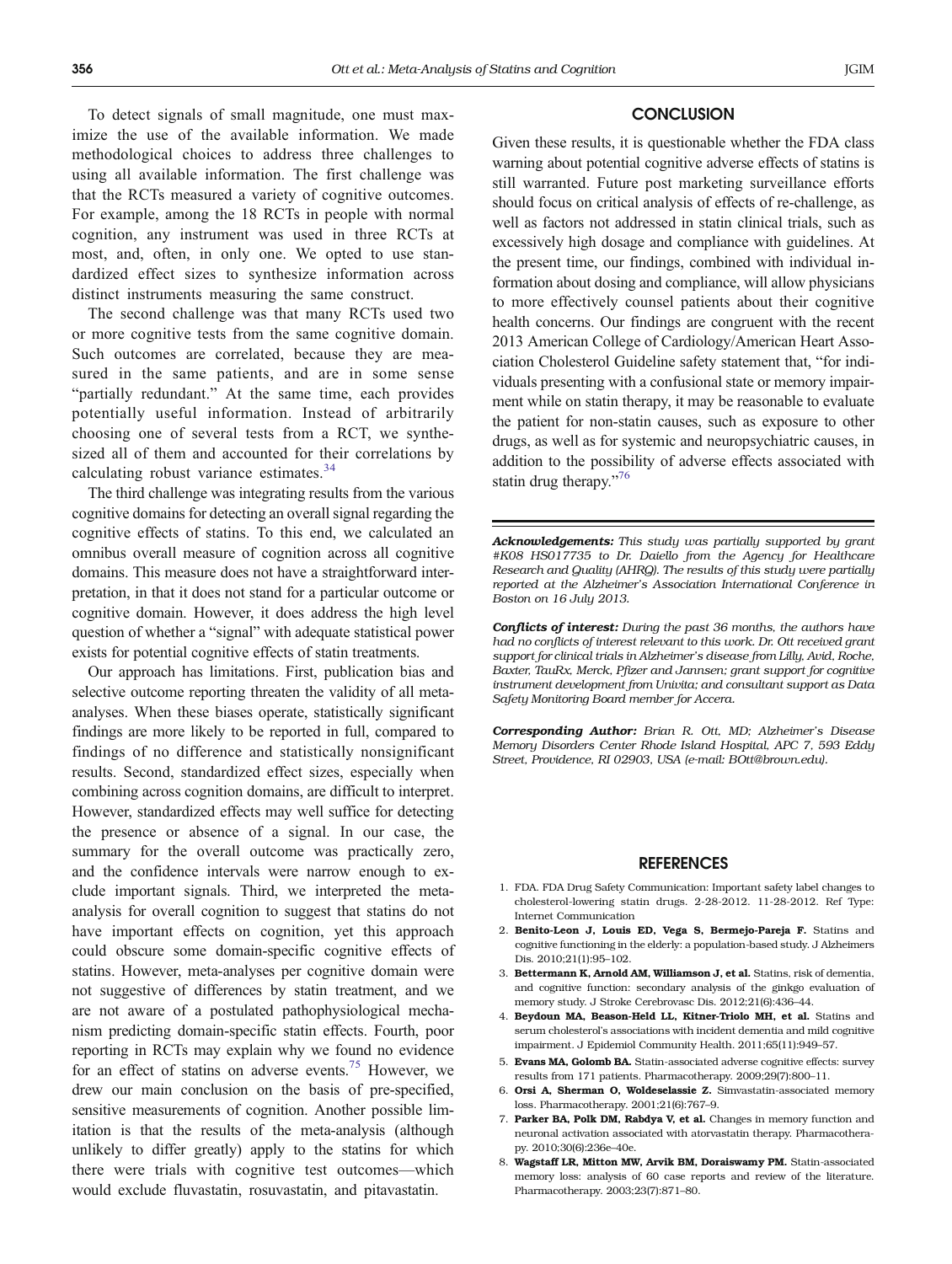- <span id="page-9-0"></span>9. Zamrini E, McGwin G, Roseman JM. Association between statin use and Alzheimer's disease. Neuroepidemiology. 2004;23(1–2):94–8.
- 10. Zandi PP, Sparks DL, Khachaturian AS, et al. Do statins reduce risk of incident dementia and Alzheimer disease? The Cache County Study. Arch Gen Psychiatry. 2005;62(2):217–24.
- 11. Zhou B, Teramukai S, Fukushima M. Prevention and treatment of dementia or Alzheimer's disease by statins: a meta-analysis. Dement Geriatr Cogn Disord. 2007;23(3):194–201.
- 12. Feldman HH, Doody RS, Kivipelto M, et al. Randomized controlled trial of atorvastatin in mild to moderate Alzheimer disease: LEADe. Neurology. 2010;74(12):956–64.
- 13. Muldoon MF, Barger SD, Ryan CM, et al. Effects of lovastatin on cognitive function and psychological well-being. Am J Med. 2000;108(7):538–46.
- 14. Muldoon MF, Ryan CM, Sereika SM, Flory JD, Manuck SB. Randomized trial of the effects of simvastatin on cognitive functioning in hypercholesterolemic adults. Am J Med. 2004;117(11):823–9.
- 15. Trompet S, van Vliet P, de Craen AJ, et al. Pravastatin and cognitive function in the elderly. Results of the PROSPER study. J Neurol. 2010;257(1):85–90.
- 16. Padala KP, Padala PR, McNeilly DP, Geske JA, Sullivan DH, Potter JF. The effect of HMG-CoA reductase inhibitors on cognition in patients with Alzheimer's dementia: a prospective withdrawal and rechallenge pilot study. Am J Geriatr Pharmacother. 2012;10(5):296–302.
- 17. Rojas-Fernandez CH, Cameron JC. Is statin-associated cognitive impairment clinically relevant? A narrative review and clinical recommendations. Ann Pharmacother. 2012;46(4):549–57.
- 18. Jukema JW, Cannon CP, de Craen AJ, Westendorp RG, Trompet S. The controversies of statin therapy: weighing the evidence. J Am Coll Cardiol. 2012;60(10):875–81.
- 19. Macedo AF, Taylor FC, Casas JP, Adler A, Prieto-Merino D, Ebrahim S. Unintended effects of statins from observational studies in the general population: systematic review and meta-analysis. BMC Med. 2014;12:51.
- 20. Wong WB, Lin VW, Boudreau D, Devine EB. Statins in the prevention of dementia and Alzheimer's disease: a meta-analysis of observational studies and an assessment of confounding. Pharmacoepidemiol Drug Saf. 2013;22(4):345–58.
- 21. Swiger KJ, Manalac RJ, Blumenthal RS, Blaha MJ, Martin SS. Statins and cognition: a systematic review and meta-analysis of short- and longterm cognitive effects. Mayo Clin Proc. 2013;88(11):1213–21.
- 22. Richardson K, Schoen M, French B, et al. Statins and cognitive function: a systematic review. Ann Intern Med. 2013;159(10):688–97.
- 23. McGuinness B, Craig D, Bullock R, Passmore P. Statins for the prevention of dementia. Cochrane Database Syst Rev. 2009;2, CD003160.
- 24. McGuinness B, O'Hare J, Craig D, Bullock R, Malouf R, Passmore P. Statins for the treatment of dementia. Cochrane Database Syst Rev. 2010;8:CD007514.
- 25. Taylor F. Ward K. Moore TH, et al. Statins for the primary prevention of cardiovascular disease. Cochrane Database Syst Rev. 2011;1:CD004816.
- 26. Naci H, Brugts J, Ades T. Comparative tolerability and harms of individual statins: a study-level network meta-analysis of 246 955 participants from 135 randomized, controlled trials. Circ Cardiovasc Qual Outcome. 2013;6(4):390–9.
- 27. Wallace BC, Small K, Brodley CE, Lau J, Trikalinos TA. Deploying an interactive machine learning system in an evidence-based practice center: abstrackr. 2012; p. 819–24.
- 28. da Costa BR, Nuesch E, Rutjes AW, et al. Combining follow-up and change data is valid in meta-analyses of continuous outcomes: a metaepidemiological study. J Clin Epidemiol. 2013;66(8):847–55.
- 29. Cochrane handbook for systematic reviews of interventions. In: Higgins JPT, ed. Cochrane Collaboration. version 5.0.0 ed. 2008.
- 30. Mohs RC. The Alzheimer's Disease Assessment Scale. Int Psychogeriatr. 1996;8(2):195–203.
- 31. Folstein MF, Folstein SE, McHugh PR. Mini-mental state. A practical method for grading the cognitive state of patients for the clinician. J Psychiatr Res. 1975;12(3):189–98.
- 32. Hedges LV. Distribution theory for Glass's estimator of effect size and related estimators. J Educ Stat. 1981;6(2):107–28.
- 33. Van Den Noortgate W, Onghena P. Estimating the mean effect size in meta-analysis: bias, precision, and mean squared error of different weighting methods. Behav Res Methods Instrum Comput. 2003;35(4):504–11.
- 34. Hedges LV, Tipton E, Johnson MC. Robust variance estimation in metaregression with dependent effect size estimates. Res Synth Meth. 2010;1(1):39–65.
- 35. Sierra S, Ramos MC, Molina P, Esteo C, Vazquez JA, Burgos JS. Statins as neuroprotectants: a comparative in vitro study of lipophilicity, blood– brain-barrier penetration, lowering of brain cholesterol, and decrease of neuron cell death. J Alzheimers Dis. 2011;23(2):307–18.
- 36. MRC/BHF Heart Protection Study of cholesterol lowering with simvastatin in 20,536 high-risk individuals: a randomised placebo-controlled trial. Lancet 2002 July 6;360(9326):7–22.
- 37. Berk-Planken I, de Konig I, Stolk R, Jansen H, Hoogerbrugge N. Atorvastatin, diabetic dyslipidemia, and cognitive functioning. Diabetes Care. 2002;25(7):1250–1.
- 38. Carlsson CM, Papcke-Benson K, Carnes M, McBride PE, Stein JH. Health-related quality of life and long-term therapy with pravastatin and tocopherol (vitamin E) in older adults. Drugs Aging. 2002;19(10):793– 805.
- 39. Carlsson CM, Gleason CE, Hess TM, et al. Effects of simvastatin on cerebrospinal fluid biomarkers and cognition in middle-aged adults at risk for Alzheimer's disease. J Alzheimers Dis. 2008;13(2):187–97.
- 40. Collins R, Armitage J, Parish S, Sleight P, Peto R. Effects of cholesterollowering with simvastatin on stroke and other major vascular events in 20536 people with cerebrovascular disease or other high-risk conditions. Lancet. 2004;363(9411):757–67.
- 41. Cutler N, Sramek J, Veroff A, Block G, Stauffer L, Lines C. Effects of treatment with simvastatin and pravastatin on cognitive function in patients with hypercholesterolaemia. Br J Clin Pharmacol. 1995;39(3):333–6.
- 42. FDA. CRESTOR® (rosuvastatin calcium) NDA 21-366/S-016. Briefing Document for Endocrinologic and Metabolic Drugs Advisory Committee Meeting of December 15, 2009. FDA website 2013;Available at: URL: [http://www.fda.gov/downloads/AdvisoryCommittees/CommitteesMee](http://www.fda.gov/downloads/AdvisoryCommittees/CommitteesMeetingMaterials/Drugs/EndocrinologicandMetabolicDrugsAdvisoryCommittee/UCM193833.pdf)[tingMaterials/Drugs/EndocrinologicandMetabolicDrugsAdvisoryCommit](http://www.fda.gov/downloads/AdvisoryCommittees/CommitteesMeetingMaterials/Drugs/EndocrinologicandMetabolicDrugsAdvisoryCommittee/UCM193833.pdf)[tee/UCM193833.pdf](http://www.fda.gov/downloads/AdvisoryCommittees/CommitteesMeetingMaterials/Drugs/EndocrinologicandMetabolicDrugsAdvisoryCommittee/UCM193833.pdf).
- 43. Gengo F, Cwudzinski D, Kinkel P, Block G, Stauffer L, Lines C. Effects of treatment with lovastatin and pravastatin on daytime cognitive performance. Clin Cardiol. 1995;18(4):209–14.
- 44. Gibellato MG, Moore JL, Selby K, Bower EA. Effects of lovastatin and pravastatin on cognitive function in military aircrew. Aviat Space Environ Med. 2001;72(9):805–12.
- 45. Harrison RW, Ashton CH. Do cholesterol-lowering agents affect brain activity? A comparison of simvastatin, pravastatin, and placebo in healthy volunteers. Br J Clin Pharmacol. 1994;37(3):231–6.
- 46. Hsia J, MacFadyen JG, Monyak J, Ridker PM. Cardiovascular event reduction and adverse events among subjects attaining low-density lipoprotein cholesterol <50 mg/dl with rosuvastatin. The JUPITER trial (Justification for the Use of Statins in Prevention: an Intervention Trial Evaluating Rosuvastatin). J Am Coll Cardiol. 2011;57(16):1666–75.
- 47. JUPITER, Roberts MD. Endocrinologic and Metabolic Drug Advisory Committee Meeting. http://www.[fdagov/downloads/advisorycommit](http://www.fdagov/downloads/advisorycommittees/committeesmeetingmaterials/drugs/endocrinologicandmetabolicdrugsadvisorycommittee/ucm194918pdf)[tees/committeesmeetingmaterials/drugs/endocrinologicandmetabolic](http://www.fdagov/downloads/advisorycommittees/committeesmeetingmaterials/drugs/endocrinologicandmetabolicdrugsadvisorycommittee/ucm194918pdf)[drugsadvisorycommittee/ucm194918pdf](http://www.fdagov/downloads/advisorycommittees/committeesmeetingmaterials/drugs/endocrinologicandmetabolicdrugsadvisorycommittee/ucm194918pdf) 2012. AccessedNovember 2, 2014.
- 48. Kostis JB, Rosen RC, Wilson AC. Central nervous system effects of HMG CoA reductase inhibitors: lovastatin and pravastatin on sleep and cognitive performance in patients with hypercholesterolemia. J Clin Pharmacol. 1994;34(10):989–96.
- 49. Krab LC, de Goede-Bolder A, Aarsen FK, et al. Effect of simvastatin on cognitive functioning in children with neurofibromatosis type 1: a randomized controlled trial. JAMA. 2008;300(3):287–94.
- 50. Posvar EL, Radulovic LL, Cilla DD Jr, Whitfield LR, Sedman AJ. Tolerance and pharmacokinetics of single-dose atorvastatin, a potent inhibitor of HMG-CoA reductase, in healthy subjects. J Clin Pharmacol. 1996;36(8):728–31.
- 51. Ridker PM, Danielson E, Fonseca FA, et al. Rosuvastatin to prevent vascular events in men and women with elevated C-reactive protein. N Engl J Med. 2008;359(21):2195–207.
- 52. Roth T, Richardson GR, Sullivan JP, Lee RM, Merlotti L, Roehrs T. Comparative effects of pravastatin and lovastatin on nighttime sleep and daytime performance. Clin Cardiol. 1992;15(6):426–32.
- 53. Sanchez-Aguilar M, Tapia-Perez JH, Sanchez-Rodriguez JJ, et al. Effect of rosuvastatin on cytokines after traumatic head injury. J Neurosurg. 2013;118(3):669–75.
- 54. Sano M, Bell KL, Galasko D, et al. A randomized, double-blind, placebocontrolled trial of simvastatin to treat Alzheimer disease. Neurology. 2011;77(6):556–63.
- 55. Santanello NC, Barber BL, Applegate WB, et al. Effect of pharmacologic lipid lowering on health-related quality of life in older persons: results from